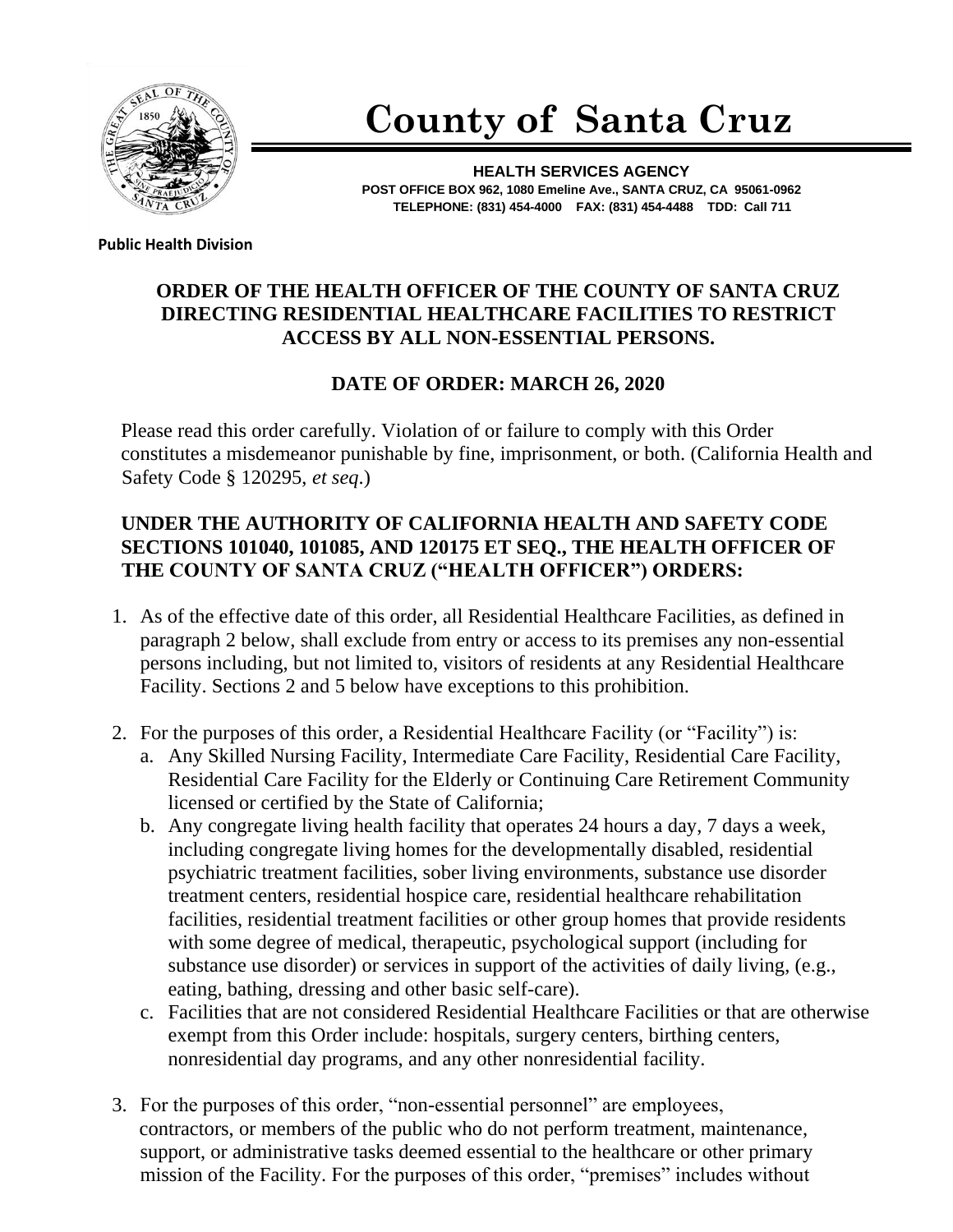limitation the buildings, grounds, facilities, driveways, parking areas, and public spaces of the Residential Care Facility.

- 4. The Facility shall make reasonable efforts to facilitate non-physical contact between residents by other means, where such efforts will not otherwise interfere with the healthcare or other primary mission of the Facility.
- 5. It is the intention of the Health Officer to permit residents to receive visitors when they are at the end of their life. Therefore, in limited circumstances, the Facility may authorize visitation by non-essential visitors when a Facility resident is at the end of their life. The determination as to whether any particular situation fits within this exception may be made by (a) any person designated in the license as an Administrator or Medical Director of the Facility where the individual is a resident; (b) the highest-ranking staff person employed by the Facility or their designee; or (c) any licensed physician. This exception is intended to apply to visitors such as family members, close friends, those providing services or support of a religious nature, legal representatives and fiduciaries. The Facility must continue to comply with COVID-19 risk mitigation measures established in these limited circumstances, including limiting, as much as possible, contact with any other resident of the Residential Health Care Facility.
- 6. The Facility shall also discourage and limit non-essential resident movement onto and off of Facility premises where feasible. In all situations, the Facility shall make every effort to comply with the "Shelter in Place" Order issued by the Health Officer on March 16, 2020 and referenced by its full title in paragraph 7 below.
- 7. This order is being issued on the basis of scientific evidence and best practices as currently available to prevent the spread of the COVID-19 virus to the residents at the Facility and to prevent any cases of COVID-19 from occurring at the Facility to protect those residents from avoidable risk of serious illness or death resulting from exposure to COVID-19. The age, physical condition, and health of a significant majority of residents of these Residential Healthcare Facilities places those residents at high risk of experiencing serious health complications from COVID-19 infection, including death. This order is issued in accordance with, and incorporates by reference, the March 4, 2020 Proclamation of a State of Emergency issued by Governor Gavin Newsom, the March 4, 2020 Declaration of a Local Health Emergency Regarding Novel Coronavirus 2019 (COVID-19) issued by the Health Officer, the March 10, 2020 Resolution of the Board of Supervisors of the County of Santa Cruz Ratifying the Declaration of a Local Emergency, the March 10, 2020 Resolution of the Board of Supervisors of the County of Santa Cruz Proclaiming a Local Emergency, and the March 16, 2020 Order of the Health Officer of the County of Santa Cruz Directing all Individuals Living in the County to Shelter at Their Place of Residence Except that They May Leave to Provide or Receive Certain Essential Services or Engage in Certain Essential Activities and Work for Essential Businesses and Government Services; Exempting Individuals Experiencing Homelessness from the Shelter In Place Order but Urging Them to Find Shelter and Government Agencies to Provide It; Directing All Businesses and Governmental Agencies to Cease Non-Essential